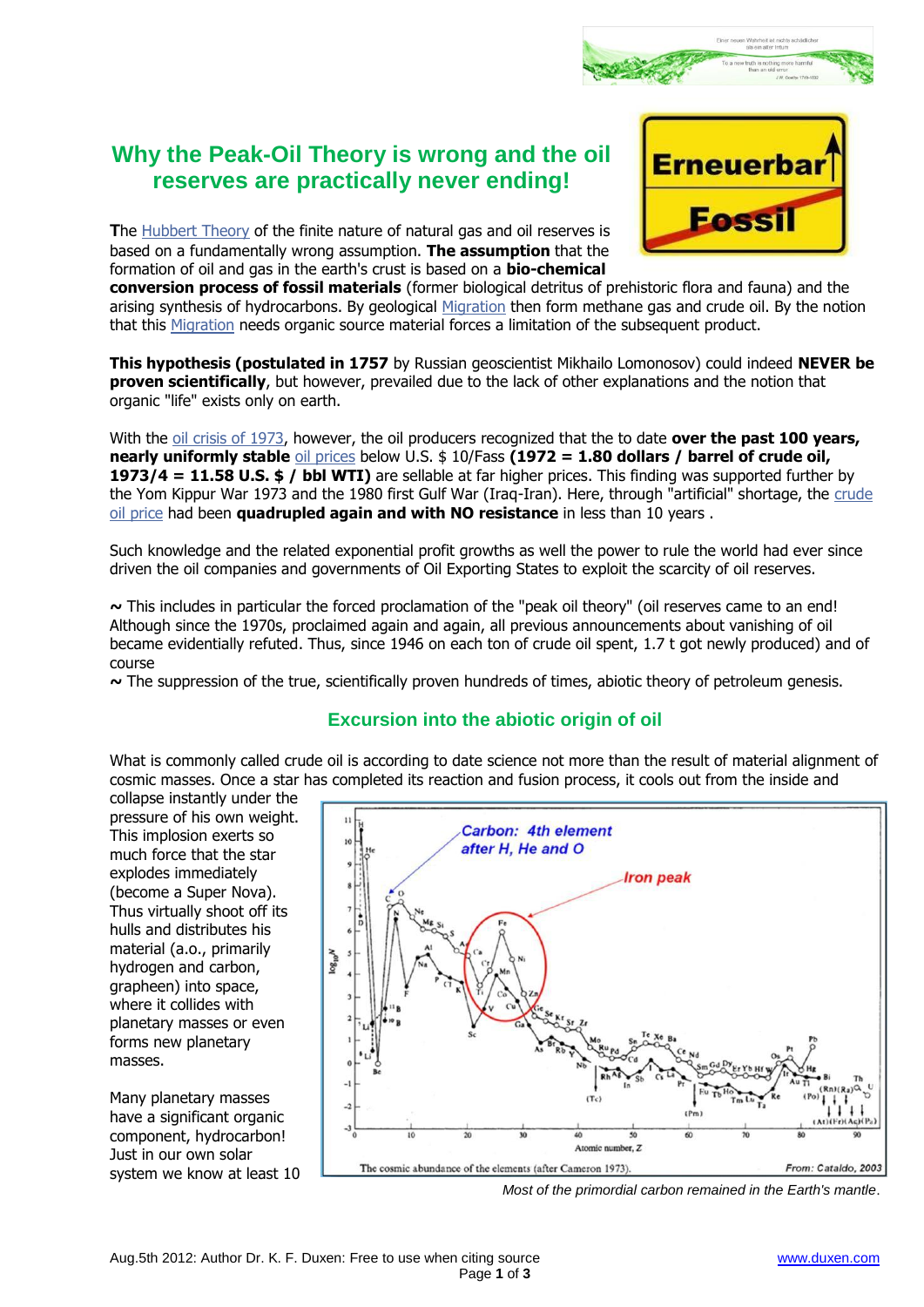

planetary masses, where hydrocarbon is contained. Among is Mercury, Mars or Venus, even moons, such as Saturn's moon "Titan" or the Jupiter moon "Europe".

On "Titan" only liquid fuels were discovered whose reserves amount to more than one hundred times of all oil and gas reserves on earth. Because on "Titan" undoubtedly neither pre-historic rain forests nor dinosaurs



existed, whose organic detritus in its fossil materials, could have created the carbon compounds whereof then composed in turn, methane, propane, butane gas and crude oil, is most likely no need to explain.

Any petroleum deposit is comprised of hydrocarbon compounds that is abiotically generated at high pressure and high temperature conditions in deep earth and in absence of any biological molecules because conditions any biological molecule is thoroughly decomposed at a much shallower depth.

#### **Pretty much terrestrial proof**

Yet in 1951 Russia was still an oil-poor country. Today Russia takes No. 1 in the world of all natural gas and oil reserves with its producing fields. And the best part is, more than 160 fields lie, including the largest fields a.o. in the "Dnieper-Donets Basin," where the deposits are embedded in crystalline basement rocks of the "Pre-Cambrian" (formerly Abiotikum, the era of the formation of the Earth approx. 4.5 billion years ago to the "carbon" approx. 540 million years ago).



Flora and fauna evolved then later (approx. 360-300 million years ago) within the "carbon" (after the earth developed a solid crust, and a today's comparable atmosphere was formed)

from single-and multi-celled bacteria, which were formed partially in the deep dry rock and the primordial soup of the Pre-Cambrian or amino acids imported by extraterrestrial by asteroid and comet impacts.

### **The modern science of abiotic petroleum origin**

Oil is a primordial material whose material mixture consisting mainly of hydrocarbons. The hydrocarbons originate at great depths in the upper mantle and lower crust. The rock material, e.g. magmatic and metamorphic rocks (xenoliths of garnet pyroxenites), that are clearly of mantle origin is brought up into the crust and near the earth's surface by Earth's motion and eruption. This also explains the refilling of reservoirs which otherwise would actually have to be exhausted long ago.

The oil formation is a chemical and thermodynamic conversion process, which takes place on its long path from the mantle into the crust and its near surface environment. The deposits are inter alia already in Precambrian basement rocks at depths of more than 10,000 meters.



Transfer channels are especially along the Ring of Fire at active plate boundaries where tectonic plates of the earth's crust react with each other, and in volcanically active zones, which is why there are very often near surface oil deposits to find.

The latter is particularly noteworthy because in places of ery different soil conditions (e.g., oceanic or continental crust, and with very different textures thus completely disparate soil qualities), the same material - crude oil - is brought out (One of the circumstances that is not explained in any way within the theory of biotic origin).

*Precambrian crystalline basement, exploration drilling has discovered five reservoirs in the Precambrian crystalline basement rock complex at depths ranging from several meters to 200 meters below the top of the crystalline basement. From such traditionally unusual reservoir rock, oil and gas wells produce from various levels.*